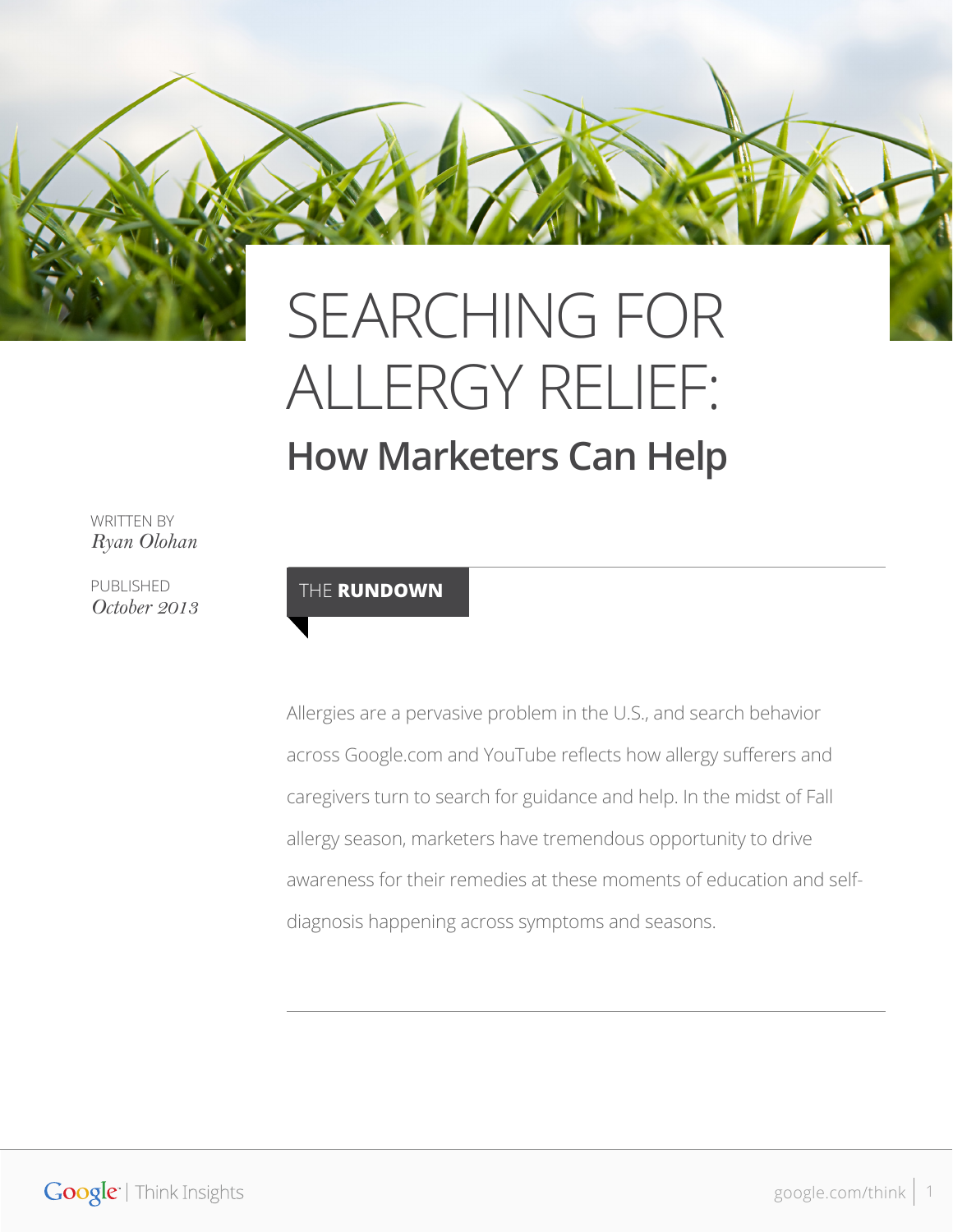Does it seem like allergy season keeps getting worse and worse every year? Are you surrounded by people sneezing and sniffling into the summer months when allergy season is supposed to be over? You're not imagining it, and you're not alone. A new study from the Centers for Disease Control and Prevention (CDC) shows that allergies are increasing in the U.S.1 The CDC survey suggests that about one in 20 U.S. children have food allergies, a 50% increase from the late 1990s. For eczema and other skin allergies, it's one in 8 children, an increase of 69% over that same time period.<sup>2</sup> In fact, the allergy category is the most chronic medical condition affecting children and it is the fifth leading chronic disease in the U.S. across all age groups.<sup>3</sup> It's no surprise then that the allergy drugs market is set to exceed \$14.7B by 2015.4

We're always interested to understand how search patterns reflect the broader consumer realities around us. In the case of allergies, we wanted to take a closer look at whether the increase in allergies in the U.S. has been reflected in search query volumes, and how search trends in the category might offer actionable insights for marketers trying to reach allergy sufferers.

## **Are allergy sufferers searching online?**

The answer is an astounding yes. Allergies are a huge and rapidly growing category with over 100 million searches expected in 2013, growing at 20% year-over-year. There are over 30 million searches expected in Fall 2013 alone and a substantial portion will be done on a mobile device.<sup>5</sup> So not only are millions of allergy sufferers searching, they're searching year round, on multiple devices, along all stages of their patient journey. As reflexively as people grab a tissue when they sneeze, they turn to search when they have questions.

## **Speak to consumers searching for symptoms, right from the start**

Allergy-related searches include more than just queries for branded medications. In fact, most Americans today are searching for allergies in broad terms before honing on a specific type of allergy or brand. More than two-thirds of allergy searches are 'symptom' related; People are searching for 'watery eyes,' 'itchy throat' and other terms that indicate self and/or pre-diagnosis research. And these 'symptom' searches are growing 35% YoY, outpacing general category growth by 15%. As seen below, 'allergy symptoms' and more specific descriptions of symptoms (i.e. 'sneezing') are generating more search volume than general searches such as 'seasonal allergies'.6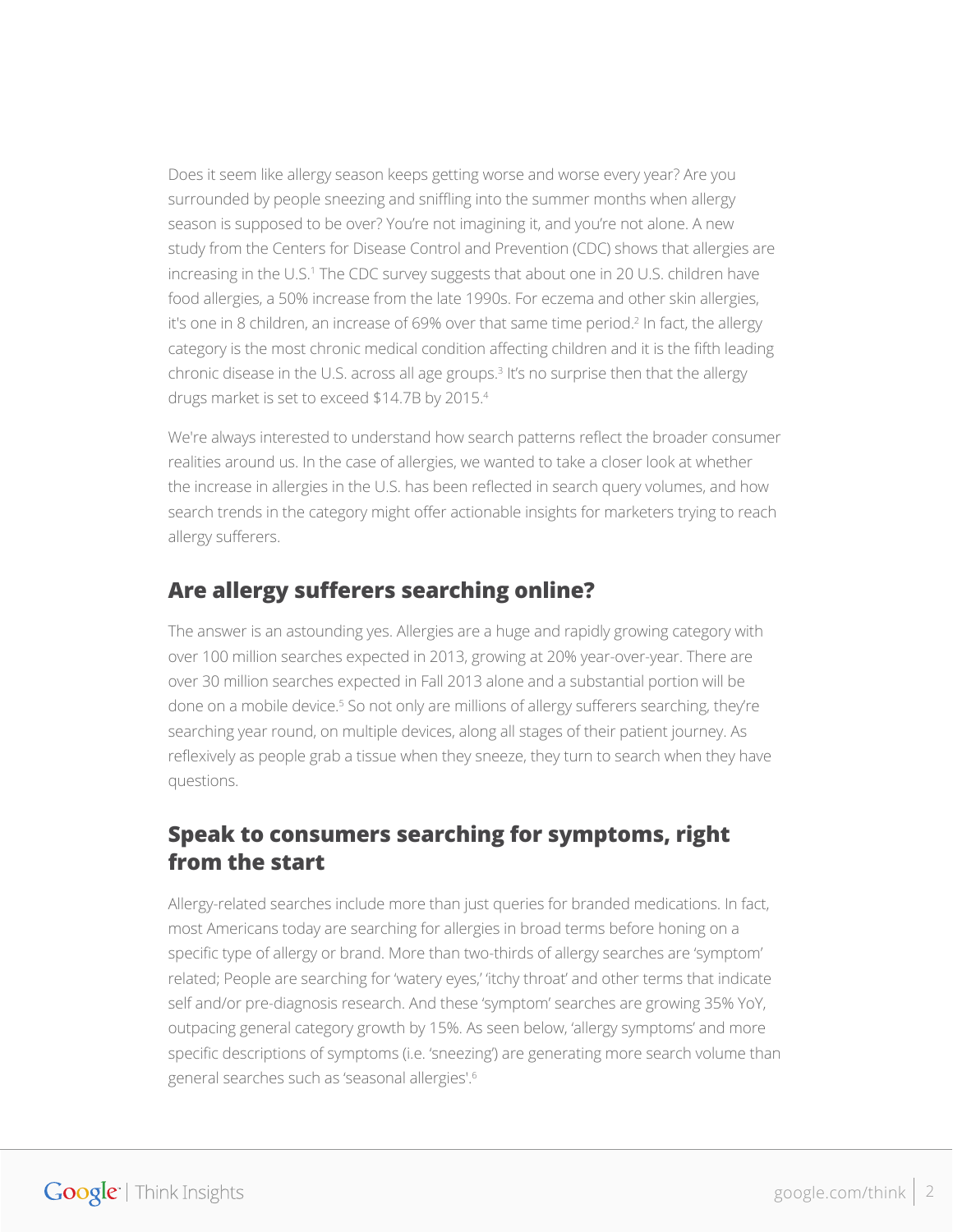#### *Indexed Search Query Volume, United States*



#### **Not all allergies are created equal**

The allergies category includes a range of conditions, from seasonal, to food, to pet allergies. By diving deeper into subcategories like these, we can surface additional insights about consumer behavior and attitudes — and discover actionable implications for the brands hoping to reach them.

#### *For every sniffling search, there is a season*

Fall and Spring allergy seasons are different. For example, an increase in 'ragweed' searches indicates the start of Fall, while 'pollen' searches spike before Spring.



*Indexed Search Query Volume, United States*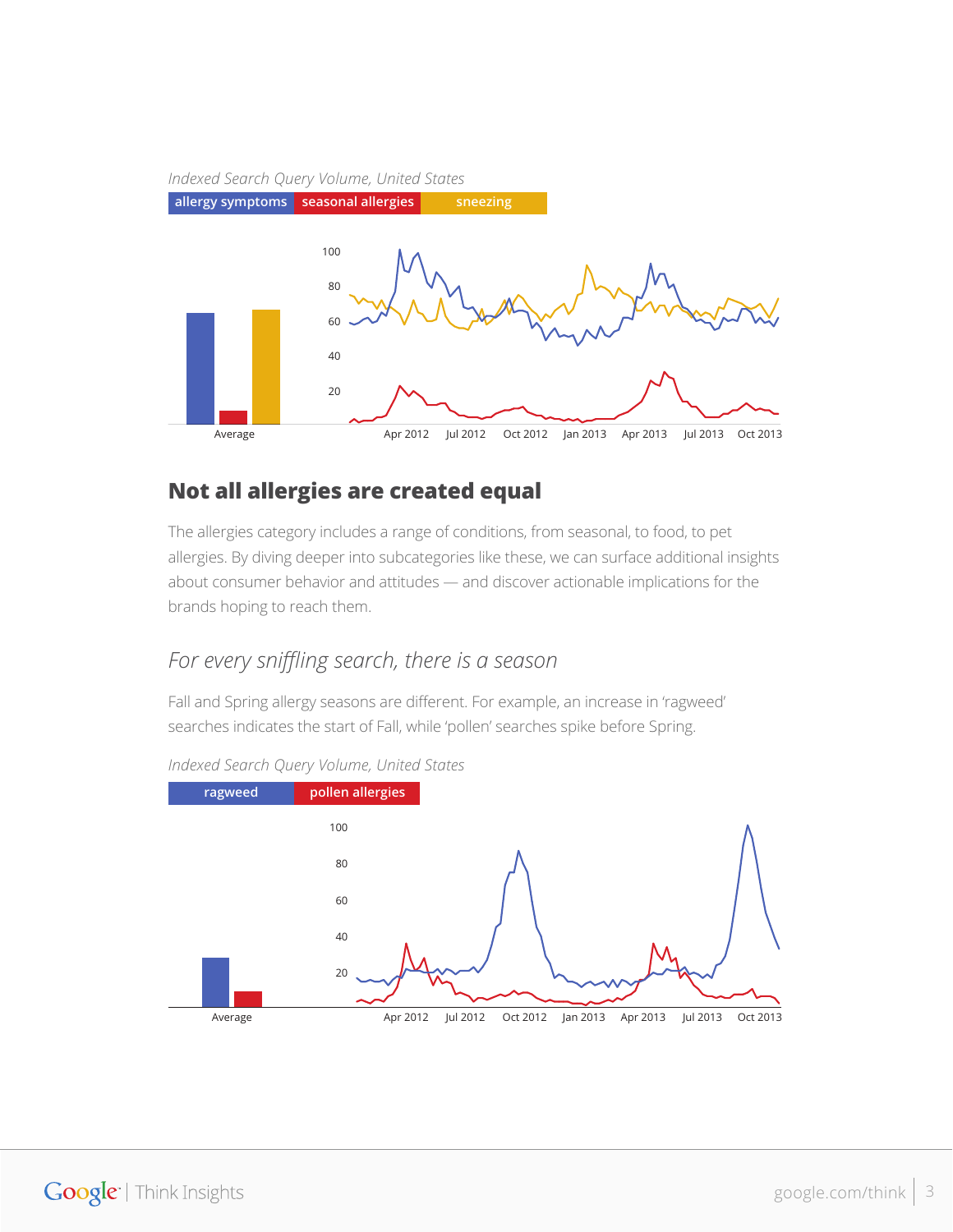This pattern is consistent year to year, so monitoring these key terms can provide insight into when the seasonal uptick is upon us. Brand marketers should be ready to assist and inform allergy searchers whenever they're looking for information, but should be prepared to focus their investment during these times of heightened interest.



*Indexed Search Query Volume, United States*

## *Back-to-school brings allergies front of mind*

We know that allergies come in all shapes and sizes; they're specific to each individual. While we're seeing greater awareness and research for all types of allergies in 2013, we're seeing especially intense search activity for anaphylaxis and life-threatening allergies. We observed 2x the search activity for 'EpiPen' and severe allergies to 'sting' this season.

While 'anaphylaxis' searches have increased by 15% this year, our major observation is that this research intensifies around the back-to-school weeks. We see a spike of 20-30% in 'anaphylaxis' and 'EpiPen' searches in August through September.7



*Indexed Search Query Volume, United States*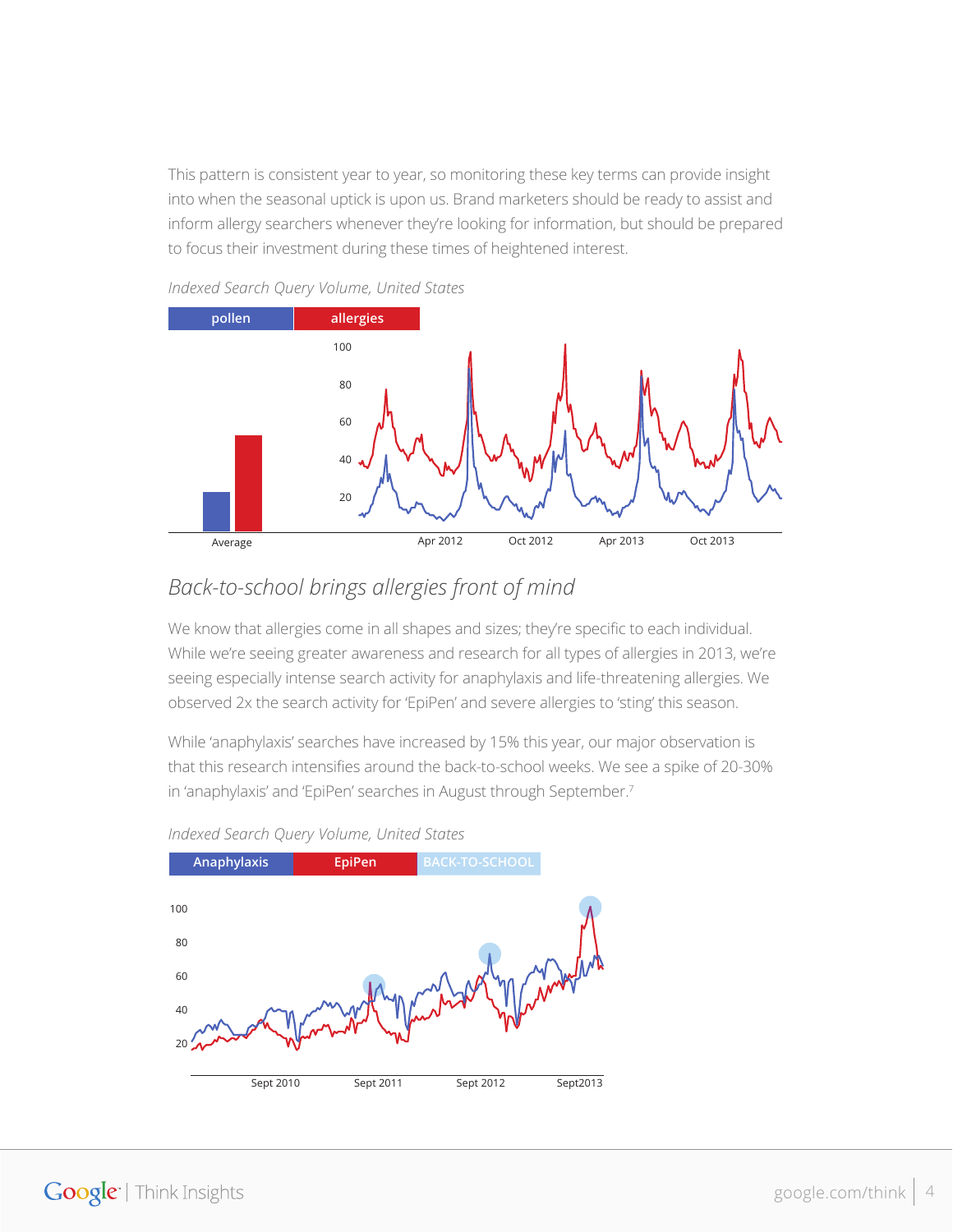Brand marketers should note that the back-to-school season is a time of new diagnoses, brand choice, and adherence. Parents are looking for programs, guidance, and information to manage anaphylaxis without being in the classroom. Informative content from a brand can give them greater peace of mind and turn them into loyal customers.

# *Pet allergies run wild all year round*

Pet allergies remain relatively steady throughout the year, revealing little to no seasonality trending. The category is showing strong growth at over 35% YoY, outpacing the general allergy category by over 15%. Since pet allergies don't experience the same seasonal spikes that we see in traditional seasonal allergy searches, brands should focus on running pet-specific messages year round, capturing consumer intent at all times.<sup>8</sup>



#### *Indexed Search Query Volume, United States*

# **Searching for guidance through video**

Sometimes words aren't enough. Questions around life-saving skills — emergency injections, the heimlich maneuver, etc. — often call for a visual demonstration. So people are turning to videos, via Search and YouTube, that give guidance and instruction for dealing with these medical situations situations. We're seeing more than 76% of 'how to inject' EpiPen/Epinephrine searches happening on YouTube everyday.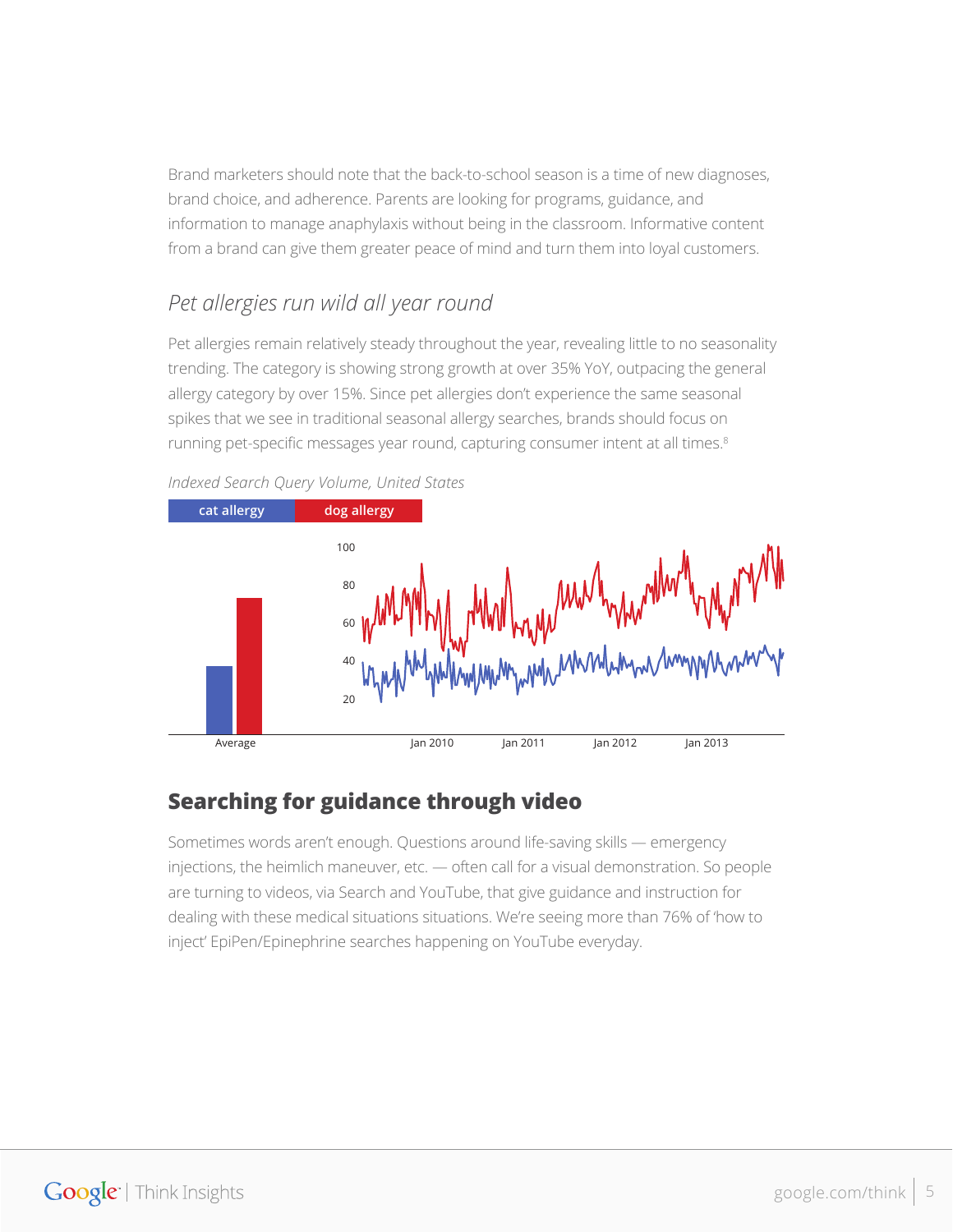#### *Indexed Search Query Volume, United States*



The implication is that marketers have a huge opportunity to connect with these searchers, aligning their brands with the critical information and instruction they seek. More than half a million YouTube searches for "how to use an epipen" reveals nearly 3000 user-uploaded videos, yet zero brand presence. Brands can, and should, join the conversation — if not lead it.

### **The marketing opportunity**

Allergies are a widespread and growing health problem in the U.S. and there are no signs pointing to a decrease, or even to stabilization, of this chronic condition any time soon. The lives of millions of Americans are affected everyday. Patients, caregivers, and healthcare providers alike increasingly use search as their digital gateway to find information on allergies. A deeper look into search query volume offers great behavioral insights into our target audience and leads to the following marketing implications:

- **•** Broad category or symptom-related searches are just as important to address as searches for brand names.
- **•** Brands should prepare to optimize their messaging to address the Fall and Spring allergy trends.
- **•** Back-to-school seasonality search trends present a special marketing opportunity for life-threatening allergies.
- **•** Pet allergy searches merit steady year-round marketing messages.
- **•** YouTube presents a unique opportunity to educate consumers with "how-to" content.

The common theme here is that marketers have the opportunity to be more present--